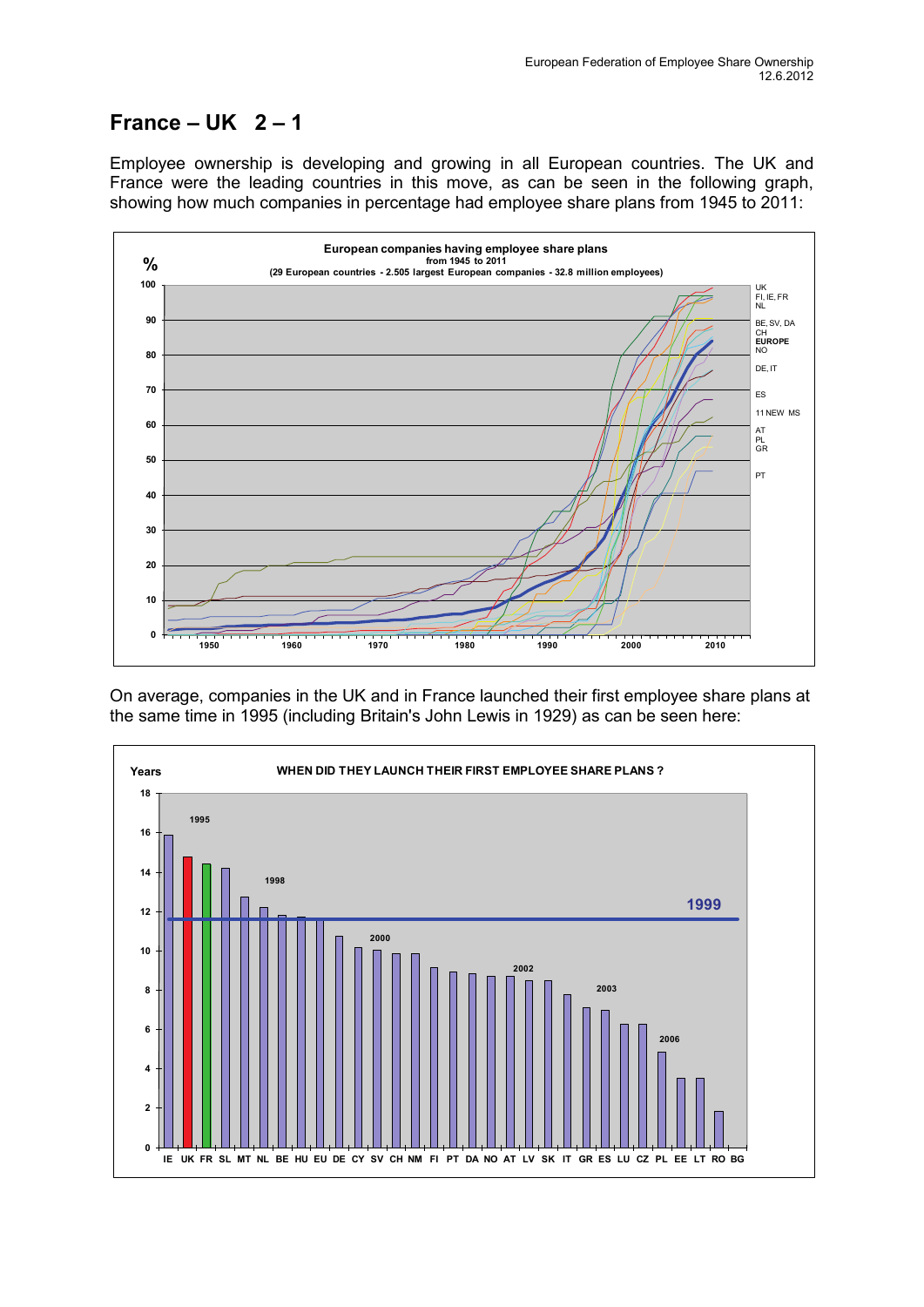Today, most large companies have broad-based employee share plans in both countries. While 53.4% of companies are doing so in Europe, it is 80 to 90% in the UK and in France:



However, some 15 years after the first plans were launch, results look quite different in the UK and in France. Considering the capitalization held by employee owners, it is 2.83% in Europe, but it is 5.04% in France compared to 2.49% in the UK – only one half: